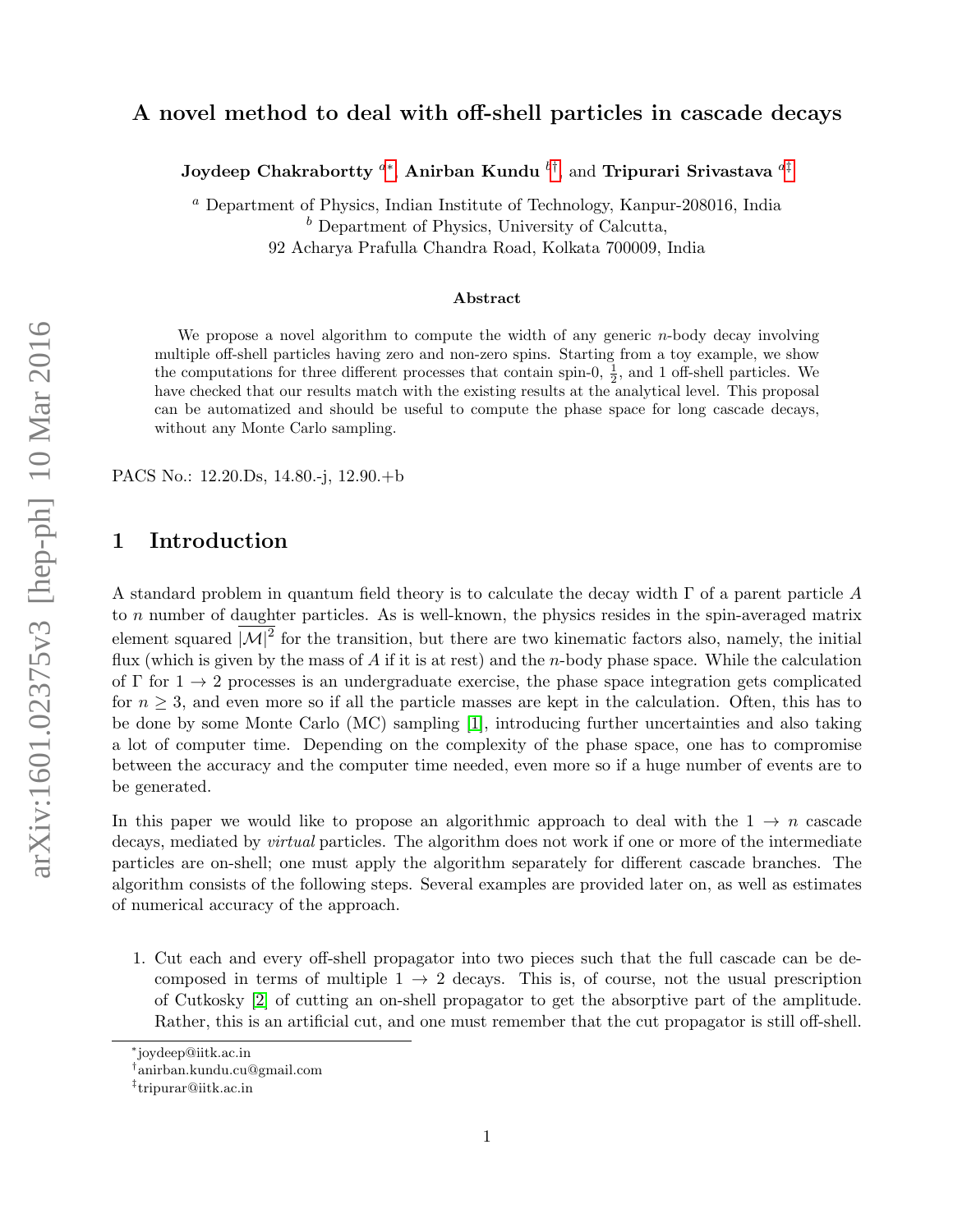Thus, (i) the spin sum over the off-shell leg cannot be done at this stage, and (ii) the phase space becomes imaginary.

- 2. Assign spin (for fermions) and polarization (for gauge bosons) indices for all particles, both onand off-shell. Our convention for the following examples will be to use Latin (Greek) alphabet for fermion (gauge boson) polarization indices. We will call both of them spin, as there should not be any chance of confusion.
- 3. While squaring the amplitude, one must not sum over the external leg spins that are off-shell, as mentioned in Rule 1. The indices that appear in the vertices are to be summed over as usual. Following this prescription, we calculate a few quantities (examples are provided later) which are analogous to the scalar quantities like  $|\mathcal{M}|^2$  or  $\Gamma$  that one usually computes. However, because of the floating indices, they are not scalars in our case; rather, they are tensors in spin indices.
- 4. Once we compute all such variables necessary for the full cascade decay, we will club them according to their appearance in the cascade such that all the spin indices are contracted leading to the trace of the full matrix in spin space. The final trace is a scalar quantity. For an off-shell scalar propagator, the entire trace can be decomposed into the product of two traces.
- 5. The most important part is to write the  $1 \rightarrow 2$  phase space function in terms of the invariant masses of the off-shell particles and then integrate over all possible values of the invariant mass.

For n off-shell particles there will be n such integrals. This integral takes into account the offshell propagator too. This is the crux of the algorithm and should better be followed by the following examples.

- 6. All the intermediate "partial decay widths"  $\tilde{\Gamma}$  are to be defined in the prescribed way. Their dimensions need not be that of mass.
- 7. Finally, for identical particles in the final state, we need to incorporate the symmetry factor in the form of  $(1 - \frac{1}{2})$  $\frac{1}{2}\delta_{IJ}$ ) for the decay  $A^{(*)} \to IJ$ .

Thus, the width for the decay  $A \to B^*C^*$ ,  $B^* \to DE$ ,  $C^* \to FG$  should typically be of the form

$$
\Gamma = \frac{1}{m_A} \int \left[ \frac{1}{\pi} \frac{dm_{DE}^2}{(m_{DE}^2 - m_B^2)^2} \right] \left[ \frac{1}{\pi} \frac{dm_{FG}^2}{(m_{FG}^2 - m_C^2)^2} \right] \tilde{\Gamma}(A \to BC) \tilde{\Gamma}(B \to DE) \tilde{\Gamma}(C \to FG), \tag{1}
$$

where, for example,

$$
\tilde{\Gamma}(B \to DE) = \frac{1}{2} \int d_{PS}^{B \to DE} |\mathcal{M}(B \to DE)|^2 , \qquad (2)
$$

which is easy to evaluate; the only thing to keep in mind is to use  $m_{DE}$  instead of  $m_B$  because B is off-shell. The factor of  $1/m_A$  is the flux factor evaluated in the rest frame of the parent particle. If the intermediate state  $B$  has a large width, we should replace

$$
(m_{DE}^2 - m_B^2)^2 \to (m_{DE}^2 - m_B^2)^2 + m_B^2 \Gamma_B^2, \tag{3}
$$

where  $\Gamma_B$  is the decay width of B. Here we will work in the narrow width approximation.

Why is this proposal working? An intuitive justification is that when one integrates over the invariant masses, the invariant mass can effectively be used in place of the physical mass for the parent particle.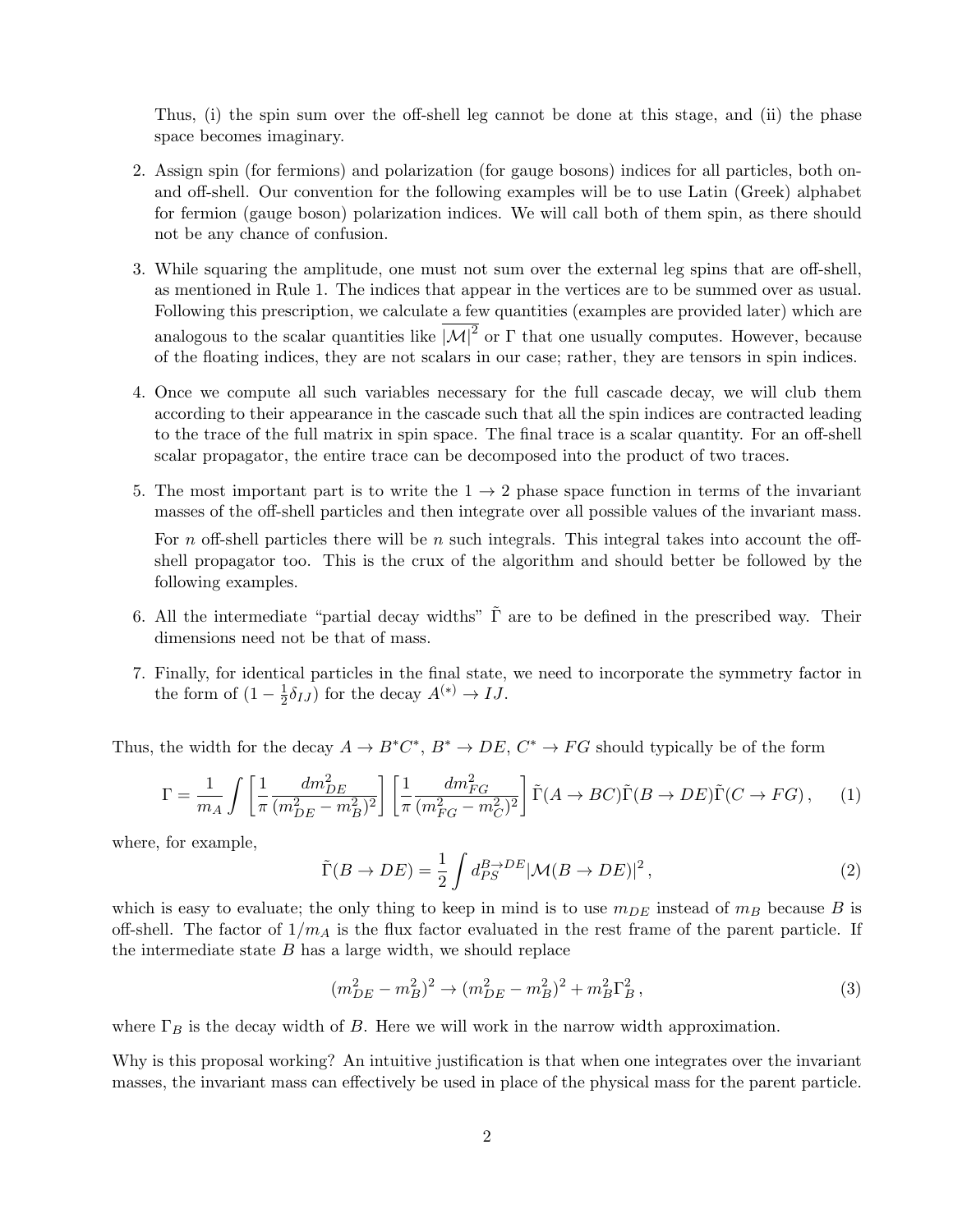Using the invariant mass has the extra advantage that the phase space is always real. We are effectively decomposing the full phase space of the entire cascade into several parts, writing each of them in terms of trivial  $1 \rightarrow 2$  phase spaces. Now these individual subdiagrams have been computed using the standard techniques of quantum field theory, so there is no ambiguity. The essential part of our proposal is to provide the prescription to join those contributions, maintaining the flow of polarizations through off-shell propagators. Thus this method can be applied to any tree level cascade decay, irrespective of the spin of the intermediate propagators, and the number of such propagators. However, at this present form, it cannot be applied to calculate loop integrals, unless they can be reduced to some effective operators.

A few examples will now follow. We will, however, not show the detailed evaluation of  $|\mathcal{M}|^2$ , which is an undergraduate exercise.

The paper is arranged as follows. In Section 2, we will provide a 'toy' example with an off-shell scalar propagator. In Section 3, more examples will be provided, including numerical checks with the existing software. We conclude in Section 4.

# 2 A 'toy' example

The first example follows from Ref. [\[3\]](#page-8-2) where an outline of the algorithm was given for scalar propagators only. Consider the decay of a heavy lepton  $\ell_0$  to three leptons  $\ell_1, \ell_2$ , and  $\ell_3$ , mediated by scalars which we will call  $\Delta$ . The coupling of  $\Delta$  with  $\ell_i$  and  $\ell_j$  will be denoted by  $y_{ij}$ . Suppose the decay chain is  $\ell_0 \to \ell_1\Delta^*$ ,  $\Delta^* \to \ell_2\ell_3$ . According to our proposal, the virtual decay width of  $\Delta^* \to \ell_2\ell_3$  is given by

$$
\tilde{\Gamma}_{\ell_2\ell_3}^{\Delta^*} = \left(1 - \frac{1}{2}\delta_{\ell_2\ell_3}\right) \int d_{PS}^{\Delta^* \to \ell_2\ell_3} \frac{|\mathcal{M}(\Delta^* \to \ell_2\ell_3)|^2}{2} \n= \left(1 - \frac{1}{2}\delta_{\ell_2\ell_3}\right) \frac{\lambda^{1/2}(m_{23}^2, m_{\ell_2}^2, m_{\ell_3}^2)}{16\pi m_{23}^2} |y_{23}|^2(m_{23}^2 - m_{\ell_2}^2 - m_{\ell_3}^2),
$$
\n(4)

where  $m_{23}$  is the momentum transfer through  $\Delta$ ; note the use of the invariant mass  $m_{23}$  in this step. The decay width, therefore, is

$$
\Gamma_{123} = \frac{1}{2m_{\ell_0}} \int \frac{dm_{23}^2}{\pi (m_{23}^2 - m_\Delta^2)^2} \int d_{PS}^{\ell_0 \to \ell_1 \Delta^*} |\mathcal{M}(\ell_0 \to \ell_1 \Delta^*)|^2 \tilde{\Gamma}_{\ell_2 \ell_3}^{\Delta^*} \n= \left(1 - \frac{1}{2} \delta_{\ell_2 \ell_3}\right) \int_{(m_{\ell_2} + m_{\ell_3})^2}^{(m_{\ell_0} - m_{\ell_1})^2} \frac{dm_{23}^2}{\pi (m_{23}^2 - m_\Delta^2)^2} \left[\frac{\lambda^{1/2} (m_{\ell_0}^2, m_{23}^2, m_{\ell_1}^2)}{16 \pi m_{\ell_0}^3} |y_{01}|^2 (m_{\ell_0}^2 + m_{\ell_1}^2 - m_{23}^2)\right] \n\times \left[\frac{\lambda^{1/2} (m_{23}^2, m_{\ell_2}^2, m_{\ell_3}^2)}{16 \pi m_{23}^2} |y_{23}|^2 (m_{23}^2 - m_{\ell_2}^2 - m_{\ell_3}^2)\right].
$$
\n(5)

Note again the integration over  $m_{23}$  over its entire range. The integration may have to be done numerically if all lepton masses are kept.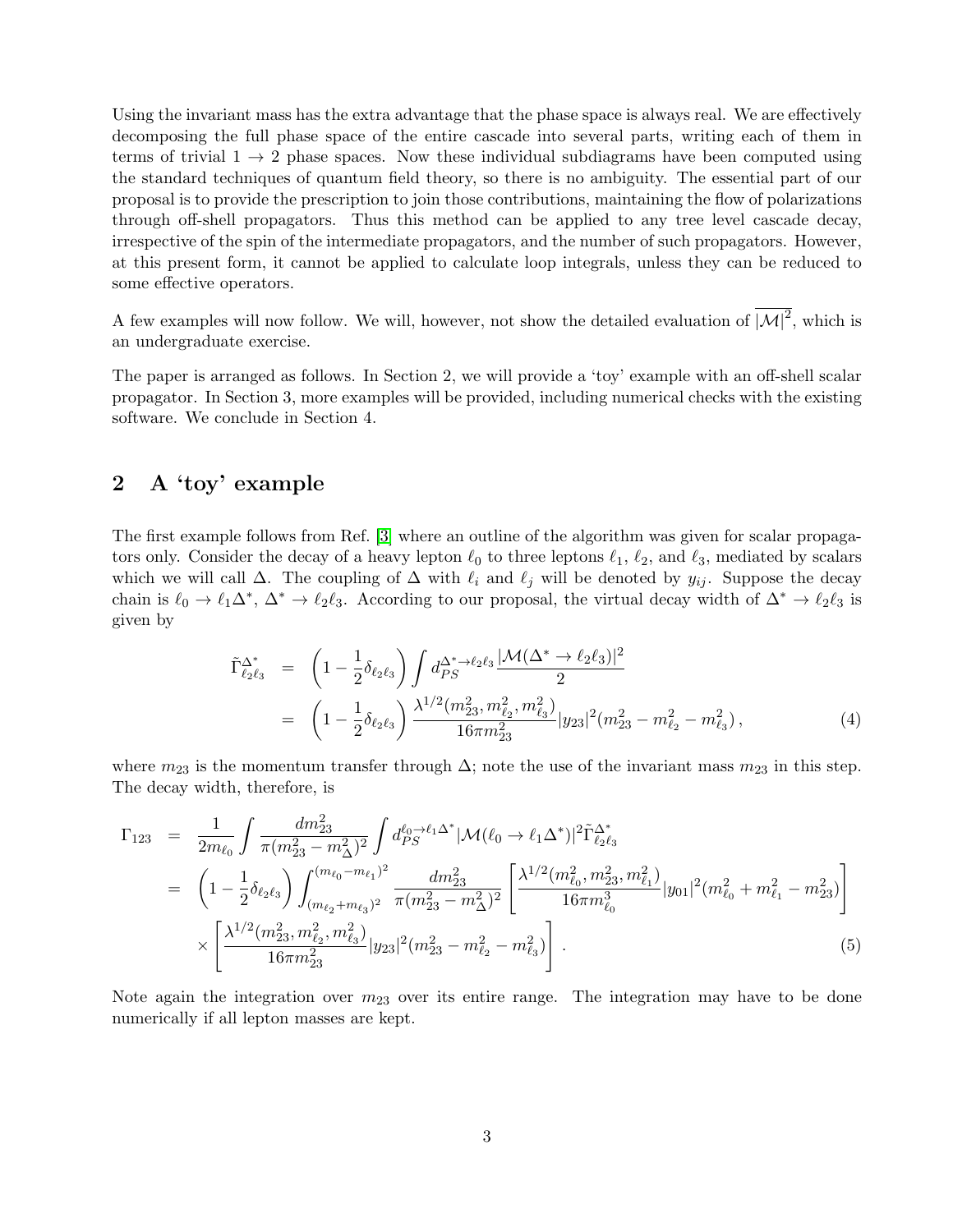

Figure 1: Feynman diagram for  $\mu \to \nu_\mu W^* \to \nu_\mu \overline{\nu}_e e.$ 

# <span id="page-3-0"></span>3 Further examples with fermion and gauge propagators

# 3.1  $\mu \to \nu_{\mu} W^* , W^* \to e \overline{\nu_{e}}$

Muon decay is instructive because the intermediate  $W$  propagator has spin indices. Cutting it as shown in Fig. [1,](#page-3-0) we get

$$
\Gamma_{(\mu \to e\overline{\nu_e}\nu_\mu)} = \frac{1}{m_\mu} \int \left[ \frac{1}{\pi} \left( \frac{dm_{12}^2}{(m_{12}^2 - m_W^2)^2} \right) \right] \text{Tr} \left[ \tilde{\Gamma}(\mu \to \nu_\mu \mathbf{W}^*) \tilde{\Gamma}(\mathbf{W}^* \to e\overline{\nu}_e) \right]. \tag{6}
$$

The virtual decay width for  $(\mu \to \nu_\mu W^*)$  is

$$
\left[\tilde{\Gamma}(\mu \to \nu_{\mu} W^*)\right]_{\nu}^{\alpha} = \frac{1}{2} \int d_{PS}^{\mu \to \nu_{\mu} W^*} \left[|\mathcal{M}_1(\mu \to \nu_{\mu} W^*)|^2\right]_{\nu}^{\alpha},\tag{7}
$$

where, following the momentum convention shown in Fig. [1,](#page-3-0) and using fermion spin summation and the trace identities,

$$
\begin{split}\n\left[|\mathcal{M}_{1}|^{2}\right]_{\nu}^{\alpha} &= \frac{g^{2}}{8} \epsilon_{\lambda}^{\alpha}(p_{2}) \epsilon_{\lambda}^{\mu*}(p_{2}) \left[\overline{u}^{s}(p_{3}) \gamma_{\mu}(1-\gamma^{5}) v^{s}(p_{4})\right] \left[\overline{v}^{s}(p_{4}) \gamma_{\nu}(1-\gamma^{5}) u^{s}(p_{3})\right] \\
&= \frac{g^{2}}{8} \epsilon_{\lambda}^{\alpha}(p_{2}) \epsilon_{\lambda}^{\mu*}(p_{2}) \text{Tr}[(p_{3} - m_{e}) \gamma_{\mu}(1-\gamma_{5})(p_{4}) \gamma_{\nu}(1-\gamma_{5})] \\
&= \frac{g^{2}}{2} \epsilon_{\lambda}^{\alpha}(p_{2}) \epsilon_{\lambda}^{\mu*}(p_{2}) (p_{3\mu} p_{4\nu} + p_{3\nu} p_{4\mu} - g_{\mu\nu}(p_{3} \cdot p_{4}) - i \epsilon^{\mu \rho \nu \sigma} p_{3}^{\rho} p_{4}^{\sigma} \tag{8}\n\end{split}
$$

Similarly,

$$
\left[\tilde{\Gamma}(W^* \to e\overline{\nu}_e)\right]_{\alpha}^{\nu} = \frac{1}{2} \int d_{PS}^{W^* \to e\overline{\nu}_e} \left[|\mathcal{M}_2(W^* \to e\overline{\nu}_e)|^2\right]_{\alpha}^{\nu},\tag{9}
$$

where

$$
\left[|\mathcal{M}_2|^2\right]_{\alpha}^{\nu} = \frac{g^2}{8} \epsilon_{\alpha\lambda'}^*(p_2) \epsilon_{\beta\lambda'}^*(p_2) \text{Tr}\left[\rlap{/}p_{\nu_\mu}\gamma^\beta (1-\gamma_5)(p_1+m_\mu)\gamma^\nu (1-\gamma_5)\right].\tag{10}
$$

Next, we sum over the W spin,  $\sum_{\lambda} \epsilon_{\lambda}^{*\mu}$ <sup>\*μ</sup>(p) $\epsilon_{\lambda}^{\nu}(p) = -g^{\mu\nu}$  (the  $p_{2\mu}p_{2\nu}$  term gives zero with massless fermions in the final state), and evaluate the scalar trace,  $\text{Tr}\left[|\mathcal{M}_1|^2|\mathcal{M}_2|^2\right] = 4g^4[(p_1 \cdot p_4)(p_{\nu\mu} \cdot p_3)]$ , and average over the initial  $\mu$ -spin, to get

$$
\Gamma_{(\mu \to e\overline{\nu}_e \nu_\mu)} = \frac{1}{2m_\mu} \int \left[ \frac{1}{\pi} \frac{dm_{12}^2}{(m_{12}^2 - m_W^2)^2} \int d_{PS}^{\mu \to \nu_\mu W^*} \int d_{PS}^{W^* \to e\overline{\nu}_e} \left\{ g^4(p_1, p_4)(p_{\nu\mu}.p_3) \right\} \right]. \tag{11}
$$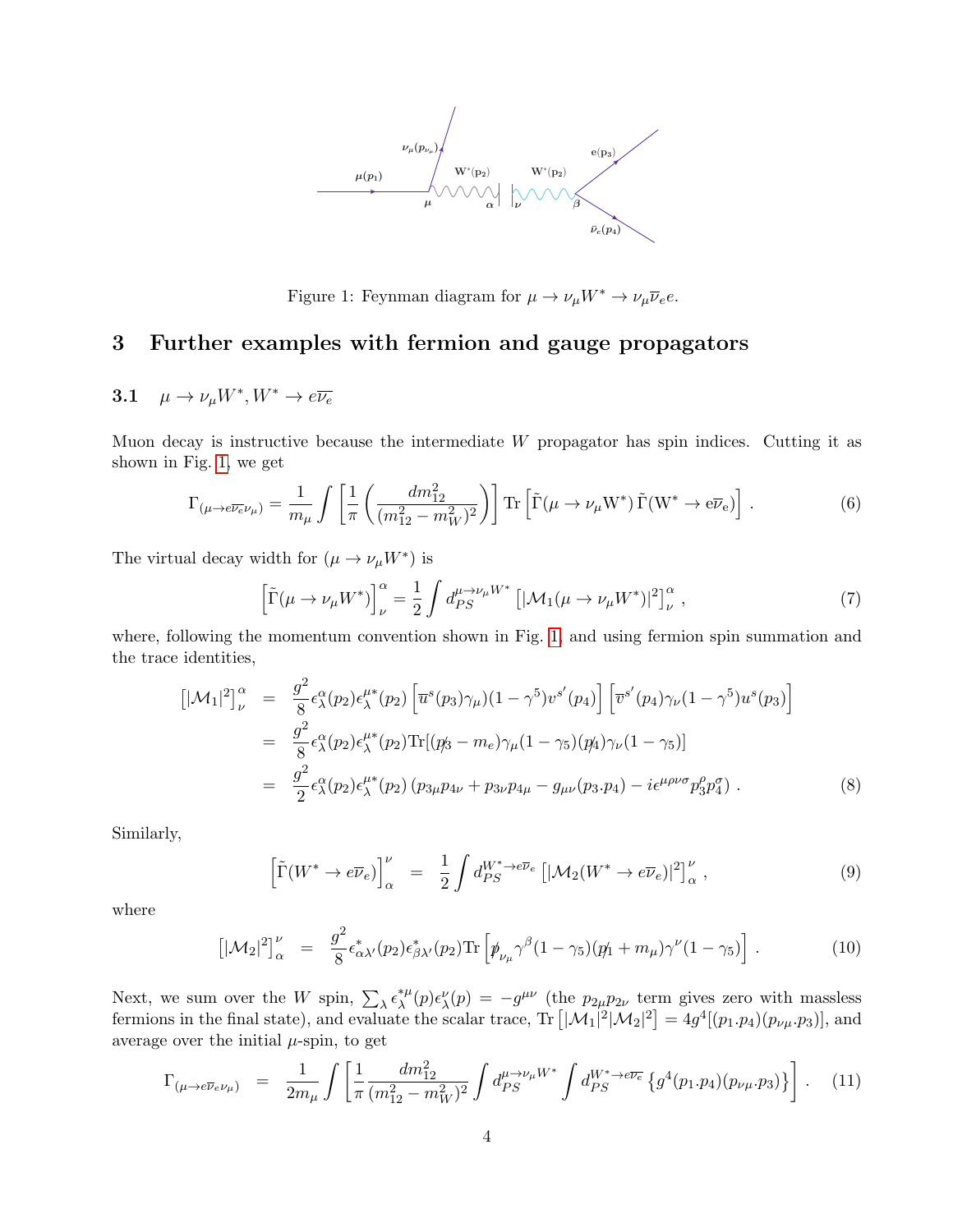Again, note the same logic: two  $1 \rightarrow 2$  phase space integrals, and an integration over the free variable  $m_{12}$ .

In the rest frame of the muon, the decay width can be written (after neglecting the electron mass) as:

$$
\Gamma(\mu \to e\overline{\nu_e}\nu_\mu) = \frac{g^4 m_\mu^5}{6144\pi^3 m_W^4} \,. \tag{12}
$$

Keeping the electron mass, a numerical integration gives  $\Gamma = 6.91095 \times 10^{-11} g^4/m_W^4$  (in GeV). Both the results are in complete agreement with that in the literature.

3.2  $H \to W^-W^{+*}, W^{+*} \to t\overline{b}$ 



Figure 2: Feynman diagram for the cascade decay:  $H \to W^-W^{+*} \to W^-t\overline{b}$ .

<span id="page-4-0"></span>The next example is the decay  $H \to W^-W^{+*}$ ,  $W^{+*} \to t\bar{b}$ , with the momenta as shown in Fig. [2.](#page-4-0) The masses  $m_H$  and  $m_t$  are kept as free parameters. The decay width is given by

$$
\Gamma\left(H \to W^-t\overline{b}\right) = \frac{1}{m_H} \int \left[\frac{1}{\pi} \frac{dm_{12}^2}{(m_{12}^2 - m_W^2)^2}\right] \text{Tr}\left[\tilde{\Gamma}(H \to W^-W^{+\ast})\tilde{\Gamma}(W^{+\ast} \to t\overline{b})\right].\tag{13}
$$

The virtual decay widths are

$$
\left[\tilde{\Gamma}(H \to WW^*)\right]_{\nu}^{\alpha} = \int \frac{d_{PS}^{H \to WW^*}}{2} \left[|\mathcal{M}_1(H \to WW^*)|^2\right]_{\nu}^{\alpha},
$$
\n
$$
\left[\tilde{\Gamma}(W^* \to t\overline{b})\right]_{\alpha}^{\nu} = \int \frac{d_{PS}^{W^* \to t\overline{b}}}{2} \left[|\mathcal{M}_2(W^* \to t\overline{b})|^2\right]_{\alpha}^{\nu},\tag{14}
$$

and

$$
\left[|\mathcal{M}_{1}|^{2}\right]_{\nu}^{\alpha} = \left(\frac{2m_{W}^{2}}{v}\right)^{2} \left[\epsilon_{\lambda}^{\alpha}(p_{2})\epsilon_{\lambda}^{\mu*}(p_{2})\epsilon_{\mu\lambda'}(k)\epsilon_{\nu\lambda'}^{*}(k)\right],
$$
\n
$$
\left[|\mathcal{M}_{2}|^{2}\right]_{\alpha}^{\nu} = \frac{g^{2}|V_{tb}|^{2}}{8} \text{Tr}[(p_{3}-m_{t})\gamma^{\nu}(1-\gamma_{5})(p_{4}+m_{b})\gamma^{\beta}(1-\gamma_{5})]\epsilon_{\alpha}^{\lambda''}(k)\epsilon_{\beta}^{\lambda''*}(k).
$$
\n(15)

We have kept only the spin indices of the cut propagator as free and used

$$
\sum_{\lambda} \epsilon_{\lambda}^{*\mu}(k) \epsilon_{\lambda}^{\nu}(k) = -g^{\mu\nu} + \frac{k^{\mu}k^{\nu}}{m_W^2}.
$$
\n(16)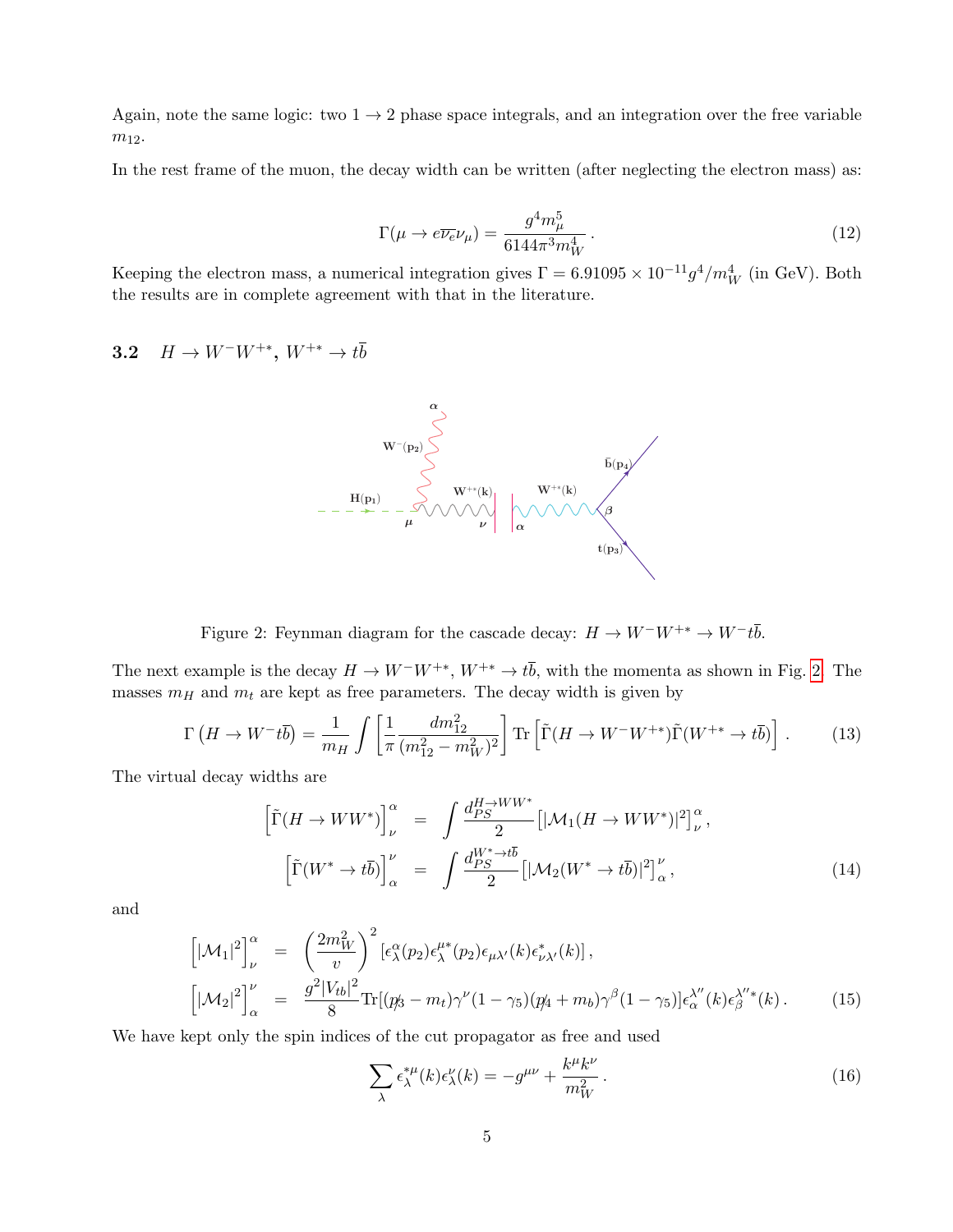Taking the parent H to be at rest and using  $k^2 = m_{12}^2$ , we get

$$
\Gamma(H \to W t \bar{b}) = \frac{N_c g^2 m_W^4}{4m_H v^2} |V_{tb}|^2 \int \left[ \frac{1}{\pi} \frac{dm_{12}^2}{(m_{12}^2 - m_W^2)^2} \right] \int d_{PS}^{W^* \to t \bar{b}} \int d_{PS}^{H \to WW^*} \mathcal{F}, \tag{17}
$$

where  $F$ , evaluated from the spin sum and the trace, is

$$
\mathcal{F} = \frac{16}{m_W^4} \left[ 2m_W^2 (p_2 \cdot p_3)(p_2 \cdot p_4) + 4m_W^2 (k \cdot p_3)(k \cdot p_4) - 2m_W^2 m_{12}^2 (p_3 \cdot p_4) - 2(k \cdot p_2)(k \cdot p_3)(p_2 \cdot p_4) - 2(k \cdot p_2)(k \cdot p_4)(p_2 \cdot p_3) + 2(k \cdot p_2)^2 (p_3 \cdot p_4) + m_{12}^4 (p_3 \cdot p_4) - 2m_{12}^2 (k \cdot p_3)(k \cdot p_4) + 2m_W^{-2} (k \cdot p_2)^2 (k \cdot p_3)(k \cdot p_4) - m_W^{-2} m_{12}^2 (p_3 \cdot p_4)(k \cdot p_2)^2 + m_W^4 (p_4 \cdot p_3) \right].
$$
\n(18)

A comparison of our method, where the integration is done numerically by Mathematica [\[4\]](#page-8-3), and the result from CalcHEP v3.6.25 [\[1\]](#page-8-0), is shown in Table 1. The typical uncertainty in the evaluation of the decay width through Monte Carlo sampling is about 10%, and our method is in complete agreement.

| $m_t$        | $m_H$ | г                             |
|--------------|-------|-------------------------------|
| (GeV)        | (GeV) | (GeV)                         |
| $\mathbf{0}$ | 82    | $2.962(2.942)\times 10^{-11}$ |
|              | 125   | $2.771(2.739) \times 10^{-4}$ |
|              | 150   | $4.007(3.954) \times 10^{-3}$ |
| 25           | 106   | $2.595(2.687)\times10^{-10}$  |
|              | 120   | $1.989(1.916) \times 10^{-5}$ |
|              | 130   | $1.478(1.419)\times 10^{-4}$  |
| 50           | 132   | $2.846(2.869) \times 10^{-8}$ |
|              | 140   | $1.901(1.833) \times 10^{-5}$ |
|              | 150   | $4.040(3.859) \times 10^{-4}$ |

Table 1: Decay widths for different values of  $m_t$  and  $m_H$ . Central values from CalcHEP v.3.6.25 [\[1\]](#page-8-0) with a typical error of 10% are shown in parenthesis. We have taken  $m_b = 0$  and  $V_{tb} = 1$ .

# 3.3  $H \to t\bar{t}^*, \bar{t}^* \to \bar{b}W^-$

This is an analogous case with a fictitious heavy Higgs boson and involving an off-shell fermion. The Feynman diagram, including the spin and momentum labels, is shown in Fig. [3.](#page-6-0) Thus

$$
\Gamma(H \to t\bar{b}W) = \frac{1}{m_H} \int \frac{1}{\pi} \frac{dm_{12}^2}{(m_{12}^2 - m_t^2)^2} \text{Tr}\left[\tilde{\Gamma}(H \to t\bar{t}^*)\tilde{\Gamma}(\bar{t}^* \to \bar{b}W)\right].\tag{19}
$$

The virtual decay widths are

$$
\left[\tilde{\Gamma}(H \to t\bar{t}^*)\right]_{c_1b_2} = \int \frac{d_{PS}^{H \to t\bar{t}^*}}{2} \left[|\mathcal{M}_1(H \to t\bar{t}^*)|^2\right]_{c_1b_2},
$$
\n
$$
\left[\tilde{\Gamma}(\bar{t}^* \to \bar{b}W)\right]_{b_2c_1} = \int \frac{d_{PS}^{\bar{t}^* \to \bar{b}W}}{2} \left[|\mathcal{M}_2(\bar{t}^* \to \bar{b}W)|^2\right]_{b_2c_1},
$$
\n(20)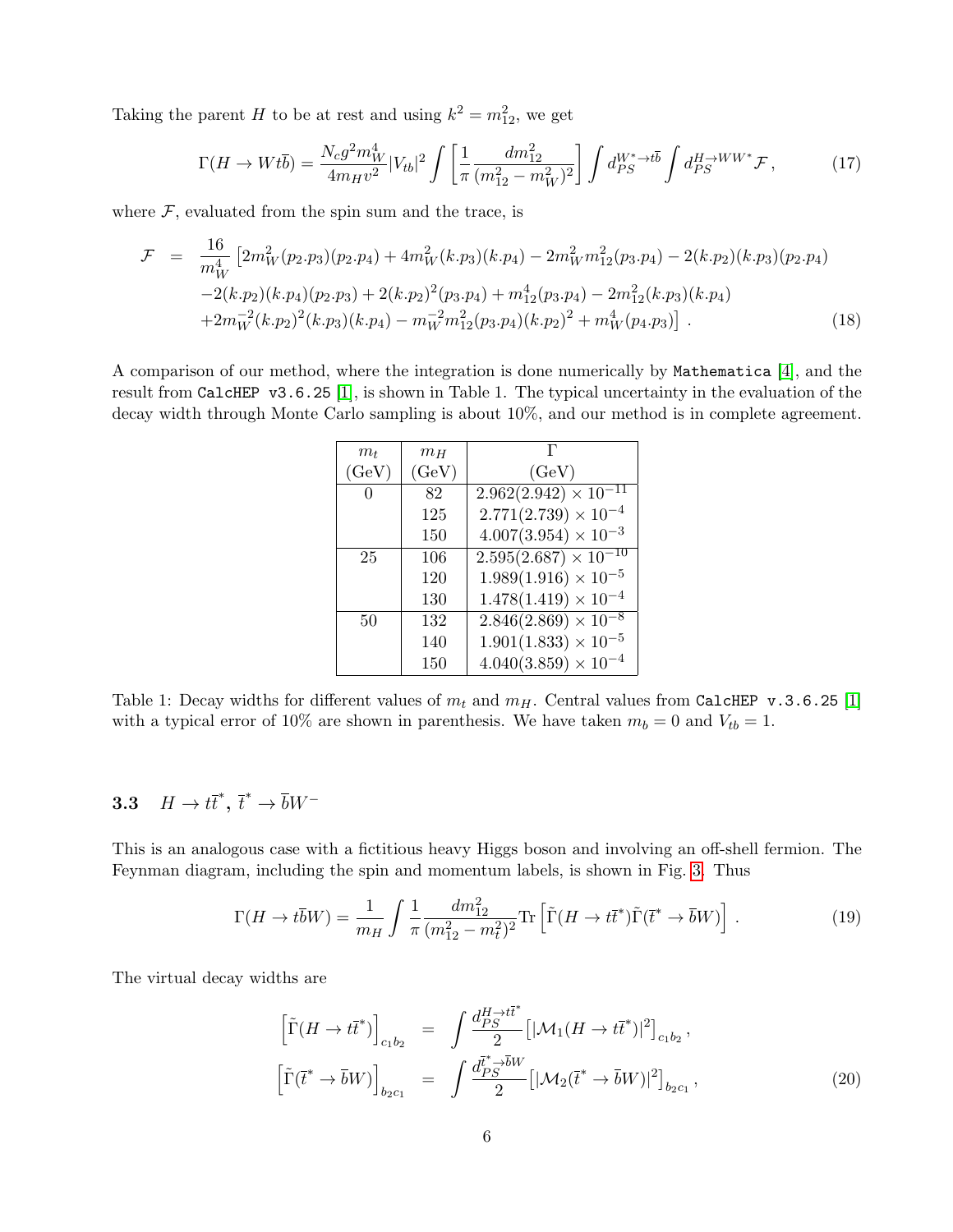

Figure 3: Feynman diagram for  $H \to t\bar{t}^*, \bar{t}^* \to \bar{b}W^-$ .

<span id="page-6-0"></span>and the amplitudes can be written as:

$$
\begin{aligned}\n\left[|\mathcal{M}_{1}|^{2}\right]_{c_{1}b_{2}} &= \frac{g^{2}m_{t}^{2}}{4m_{W}^{2}}\left\{[\overline{u}^{s_{1}}(p_{2})]_{c_{1}}[u^{s_{1}}(p_{2})]_{d_{1}}[\overline{v}^{s_{2}}(k)]_{d_{1}}[v^{s_{2}}(k)]_{b_{2}}\right\}, \\
\left[|\mathcal{M}_{2}|^{2}\right]_{b_{2}c_{1}} &= \frac{g^{2}|V_{tb}|^{2}}{8}\left\{[\overline{v}^{s_{3}}(k)]_{a_{1}}[\gamma^{\mu}(1-\gamma_{5})]_{a_{1}a_{2}}[v^{s_{4}}(p_{3})]_{a_{2}}\times \\
\left[\overline{v}^{s_{4}}(p_{3})]_{b_{1}}[\gamma^{\nu}(1-\gamma_{5})]_{b_{1}b_{2}}[v^{s_{3}}(k)]_{c_{1}}\right\}\left[\epsilon_{\mu}^{\lambda}(p_{4})\epsilon_{\nu}^{*\lambda}(p_{4})\right].\n\end{aligned} \tag{21}
$$

Neglecting the mass of the bottom quark, one gets

$$
\Gamma(H \to t\bar{b}W) = \left(\frac{1}{4m_H}\right) \frac{g^4 m_t^2 N_c |V_{tb}|^2}{32 m_W^2} \int \left[\frac{1}{\pi} \left(\frac{dm_{12}^2}{(m_{12}^2 - m_t^2)^2}\right)\right] \int d_{ps}^{H \to t\bar{t}^*} \int d_{ps}^{\bar{t}^* \to \bar{b}W} \mathcal{F},\tag{22}
$$

where

$$
\mathcal{F} = (16(p_2.k) - 16m_t m_{12}) \left( (k.p_3) + \frac{2(k.p_3)(p_3.p_4)}{m_W^2} \right) ,\qquad (23)
$$

obtained after performing the spin sum and trace.

The expressions for  $|\mathcal{M}|^2$  match with the standard expressions in the literature [\[5\]](#page-8-4). Our final results also match with those using other formalisms for evaluating the three-body phase space [\[6,](#page-8-5) [7\]](#page-8-6)).

For  $m_t = 174 \text{ GeV}$  and  $m_H = 260(280, 300, 320) \text{ GeV}$ , we find  $\Gamma = 9.327 \times 10^{-9}(4.979 \times 10^{-6}, 8.484 \times 10^{-6})$  $10^{-5}, 6.924 \times 10^{-4}$  GeV respectively.

# 3.4  $H \to Z^* Z^*, Z^* \to l_1 l_2, Z^* \to l_3 l_4$

For this process, the decay width can be written as:

$$
\Gamma(H \to l_1 l_2 l_3 l_4) = \frac{1}{2} \frac{1}{m_H} \int \left[ \frac{1}{\pi} \left( \frac{dm_{12}^2}{(m_{12}^2 - m_Z^2)^2} \right) \right] \int \left[ \frac{1}{\pi} \left( \frac{dm_{34}^2}{(m_{34}^2 - m_Z^2)^2} \right) \right] \times \text{Tr} \left[ \tilde{\Gamma}(H \to Z^* Z^*) \tilde{\Gamma}(Z^* \to l_1 l_2) \tilde{\Gamma}(Z^* \to l_3 l_4) \right], \tag{24}
$$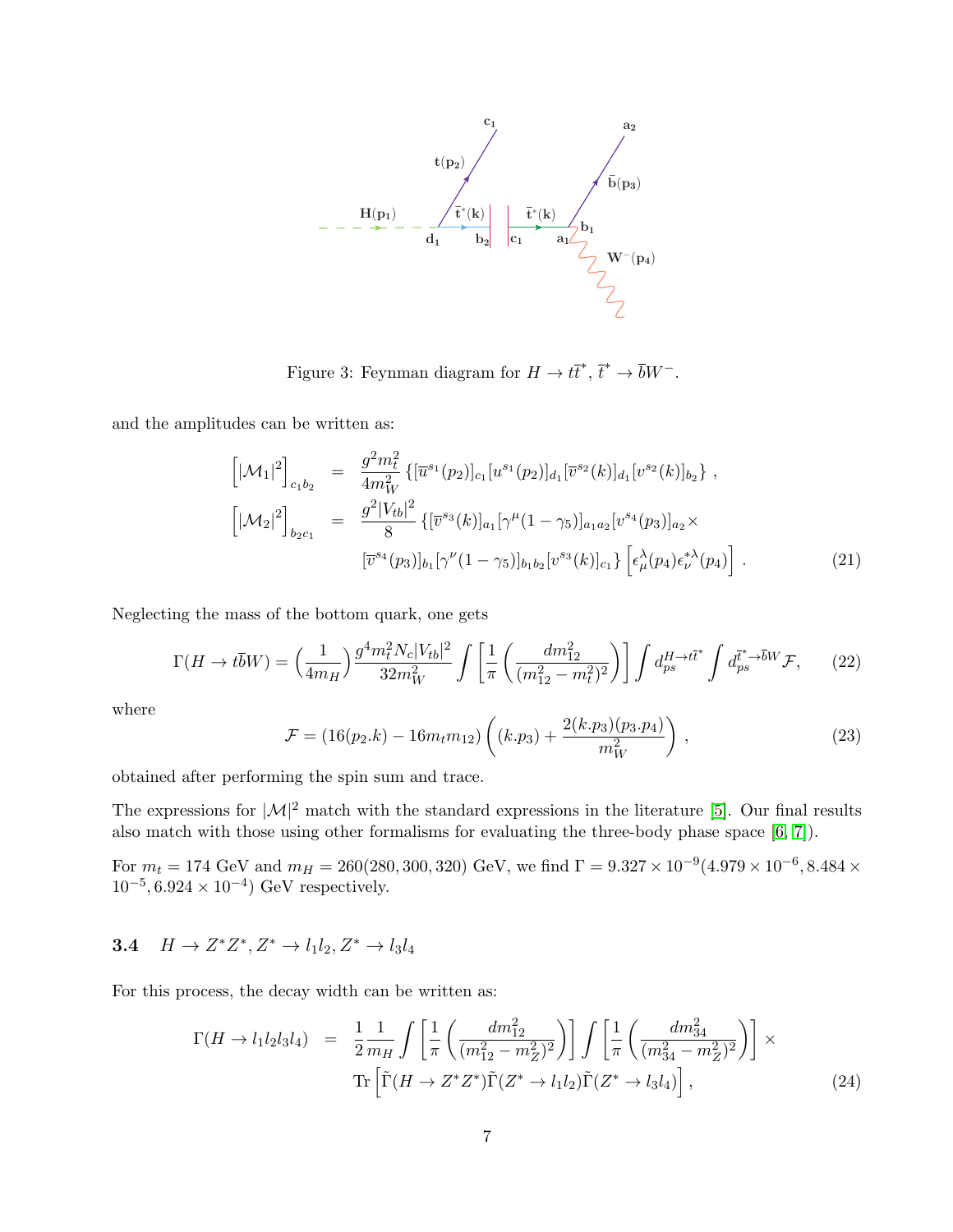

Figure 4: Representative figure of cascade decay:  $H \to Z^* Z^* \to l_1 l_2 l_3 l_4$ .

where  $\frac{1}{2} = (1 - \delta_{ZZ}/2)$  is the symmetry factor, and

$$
\left[\tilde{\Gamma}(H \to Z^* Z^*)\right]_{\nu}^{\alpha} = \int \frac{d_{PS}^{H \to Z^* Z^*}}{2} \left[|\mathcal{M}_1(H \to Z^* Z^*)|^2\right]_{\nu}^{\alpha},
$$
  

$$
\left[\tilde{\Gamma}(Z^* \to l_i l_j)\right]_{\beta}^{\nu} = \int \frac{d_{PS}^{Z^* \to l_i l_j}}{2} \left[|\mathcal{M}_2(Z^* \to l_i l_j)|^2\right]_{\beta}^{\nu},
$$
 (25)

$$
\begin{aligned}\n\left[|\mathcal{M}_{1}|^{2}\right]_{\nu}^{\alpha} &= \frac{g^{2}m_{Z}^{2}}{\cos^{2}\theta_{W}}\epsilon^{\alpha}(p_{2})\epsilon^{*\mu}(p_{2})\epsilon_{\mu}(p_{1})\epsilon_{\nu}^{*}(p_{1}) ,\\
\left[|\mathcal{M}_{2}|^{2}\right]_{\beta}^{\nu} &= \frac{g^{2}}{16\cos^{2}\theta_{W}}\epsilon_{\lambda}^{\nu}(p_{1})\epsilon_{\lambda}^{*\sigma}(p_{1}) \text{Tr}[(p_{\mu}-m_{l_{i}})\gamma_{\beta}(c_{v}+\gamma_{5})(p_{\mu}+m_{l_{j}})\gamma_{\sigma}(c_{v}+\gamma_{5})],\n\end{aligned} \tag{26}
$$

where  $c_v = -1 + 4\sin^2\theta_W$ .

Neglecting the lepton masses and using the spin sum  $\sum_{\lambda} \epsilon_{\lambda}^{*\mu}$  $\chi^{\mu\nu}(k)\epsilon^{\nu}_{\lambda}(k) = -g^{\mu\nu}$ , the decay width can be written as:

$$
\Gamma(H \to 4l) = \frac{1}{16m_H} \int \left[ \frac{1}{\pi} \left( \frac{dm_{12}^2}{(m_{12}^2 - m_Z^2)^2} \right) \right] \int \left[ \frac{1}{\pi} \left( \frac{dm_{34}^2}{(m_{34}^2 - m_Z^2)^2} \right) \right] \times \int d_{PS}^{H \to Z^* Z^*} \int d_{PS}^{Z^* \to l_1 l_2} \int d_{PS}^{Z^* \to l_3 l_4} \mathcal{F}, \tag{27}
$$

where

$$
\mathcal{F} = \left(\frac{g^6 m_Z^2}{256 \cos^6 \theta_W}\right) \left(16(c_v^2 + 1)^2 \left[2(p_{l_3}.p_{l_2})(p_{l_1}.p_{l_4}) + 2(p_{l_3}.p_{l_1})(p_{l_4}.p_{l_2})\right]\right). \tag{28}
$$

One can further simplify the decay width after writing the phase spaces explicitly. The similar decay processes are discussed in [\[8,](#page-8-7) [9,](#page-8-8) [10,](#page-8-9) [11\]](#page-8-10). One can easily accommodate the interfering contribution by adding an extra term (if there is any),  $\Gamma(l_1 \leftrightarrow l_3, l_2 \leftrightarrow l_4)$ , in the above equation.